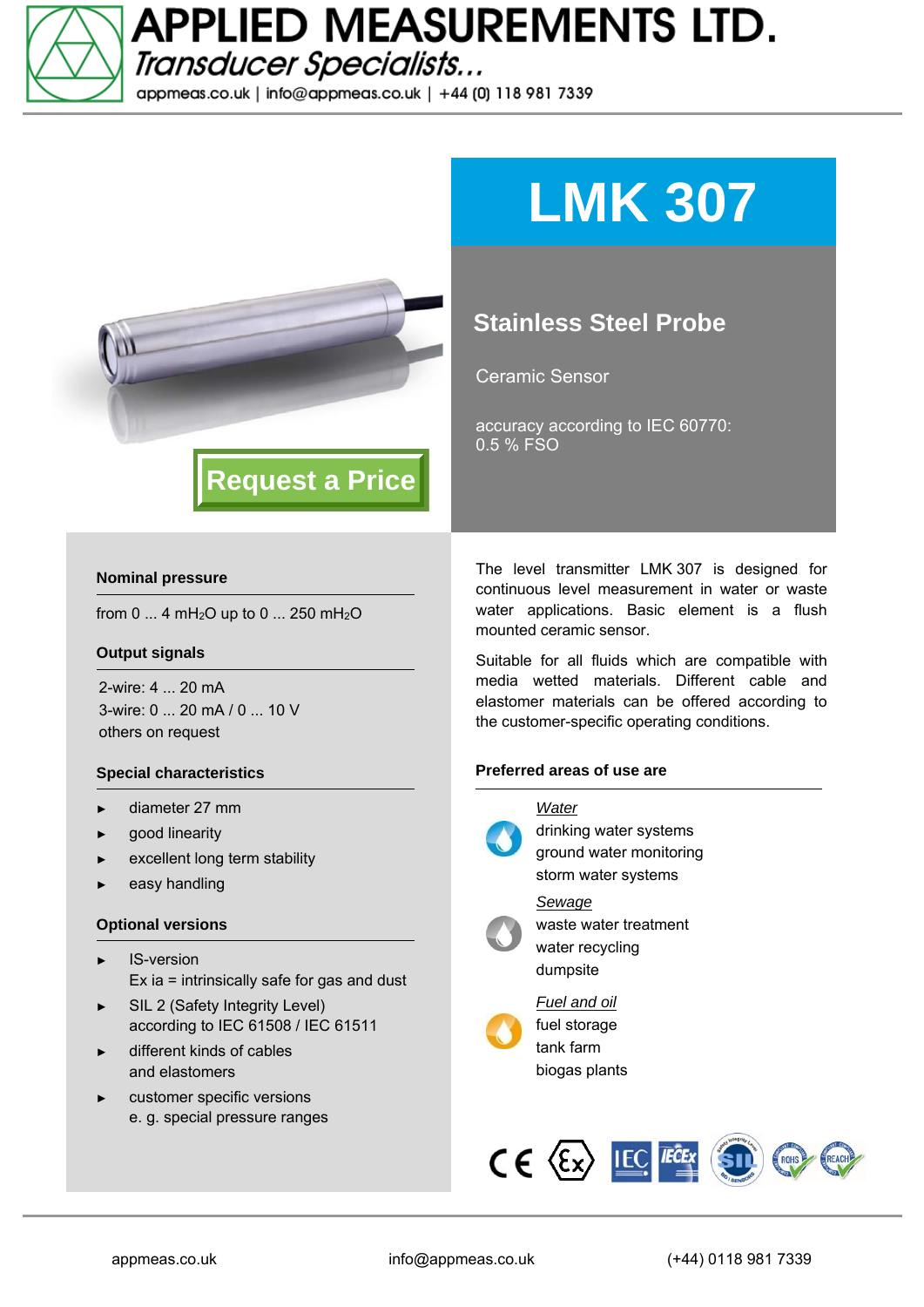| Input pressure range                                                                                                                               |                                                                                                                                                |                                                            |                                                                 |                        |     |    |                       |                                      |                                 |     |  |  |  |
|----------------------------------------------------------------------------------------------------------------------------------------------------|------------------------------------------------------------------------------------------------------------------------------------------------|------------------------------------------------------------|-----------------------------------------------------------------|------------------------|-----|----|-----------------------|--------------------------------------|---------------------------------|-----|--|--|--|
| Nominal pressure gauge<br>[bar]                                                                                                                    | 0.4                                                                                                                                            | 0.6                                                        | 1                                                               | 1.6                    | 2.5 | 4  | 6                     | 10                                   | 16                              | 25  |  |  |  |
| Level<br>[mH <sub>2</sub> O]                                                                                                                       | 4                                                                                                                                              | 6                                                          | 10                                                              | 16                     | 25  | 40 | 60                    | 100                                  | 160                             | 250 |  |  |  |
| Overpressure<br>[bar]                                                                                                                              | 2                                                                                                                                              | 2                                                          | 2                                                               | 4                      | 4   | 10 | 10                    | 20                                   | 40                              | 40  |  |  |  |
| Burst pressure<br>[bar]                                                                                                                            | 4                                                                                                                                              | 4                                                          | 4                                                               | 5                      | 5   | 12 | 50                    |                                      |                                 |     |  |  |  |
|                                                                                                                                                    |                                                                                                                                                |                                                            |                                                                 |                        |     |    |                       |                                      |                                 |     |  |  |  |
| <b>Output signal / Supply</b>                                                                                                                      | 4  20 mA / $V_s = 8$ 32 $V_{DC}$                                                                                                               |                                                            |                                                                 |                        |     |    |                       |                                      |                                 |     |  |  |  |
| Standard                                                                                                                                           | 2-wire:                                                                                                                                        |                                                            |                                                                 |                        |     |    |                       | SIL-version: $V_s$ = 14  28 $V_{DC}$ |                                 |     |  |  |  |
| Option IS-version                                                                                                                                  | 2-wire:                                                                                                                                        |                                                            | 4  20 mA $/$ $V_s$ = 10  28 $V_{DC}$                            |                        |     |    |                       | SIL-version: $V_s$ = 14  28 $V_{DC}$ |                                 |     |  |  |  |
| Options 3-wire                                                                                                                                     |                                                                                                                                                | 0  20 mA $/$ $V_s$ = 14  30 $V_{DC}$<br>3-wire:            |                                                                 |                        |     |    |                       |                                      |                                 |     |  |  |  |
|                                                                                                                                                    | $0 \dots 10$ V<br>/ $V_s = 14$ 30 $V_{DC}$                                                                                                     |                                                            |                                                                 |                        |     |    |                       |                                      |                                 |     |  |  |  |
| Performance                                                                                                                                        | $\leq \pm 0.5$ % FSO                                                                                                                           |                                                            |                                                                 |                        |     |    |                       |                                      |                                 |     |  |  |  |
| Accuracy <sup>1</sup><br>Permissible load                                                                                                          |                                                                                                                                                |                                                            |                                                                 |                        |     |    |                       |                                      |                                 |     |  |  |  |
|                                                                                                                                                    |                                                                                                                                                |                                                            | current 2-wire: $R_{max} = [(V_s - V_{s min}) / 0.02 A] \Omega$ |                        |     |    |                       |                                      |                                 |     |  |  |  |
|                                                                                                                                                    |                                                                                                                                                |                                                            | current 3-wire: $R_{max}$ = 500 $\Omega$                        |                        |     |    |                       |                                      |                                 |     |  |  |  |
| Influence effects                                                                                                                                  |                                                                                                                                                | supply: 0.05 % FSO / 10 V                                  | voltage 3-wire: $R_{min} = 10 k \Omega$                         |                        |     |    | load: 0.05 % FSO / kΩ |                                      |                                 |     |  |  |  |
| Response time                                                                                                                                      | $\leq 10$ msec                                                                                                                                 |                                                            |                                                                 |                        |     |    |                       |                                      |                                 |     |  |  |  |
| <sup>1</sup> accuracy according to IEC 60770 - limit point adjustment (non-linearity, hysteresis, repeatability)                                   |                                                                                                                                                |                                                            |                                                                 |                        |     |    |                       |                                      |                                 |     |  |  |  |
| Thermal effects (Offset and Span)                                                                                                                  |                                                                                                                                                |                                                            |                                                                 |                        |     |    |                       |                                      |                                 |     |  |  |  |
| Thermal error                                                                                                                                      |                                                                                                                                                | $≤$ ± 0.2 % FSO / 10 K                                     |                                                                 |                        |     |    |                       |                                      | in compensated range -25  70 °C |     |  |  |  |
| <b>Permissible temperatures</b>                                                                                                                    |                                                                                                                                                |                                                            |                                                                 |                        |     |    |                       |                                      |                                 |     |  |  |  |
| Permissible temperatures                                                                                                                           |                                                                                                                                                | medium: -10  70 °C                                         |                                                                 |                        |     |    | storage: -25  70 °C   |                                      |                                 |     |  |  |  |
| Electrical protection <sup>2</sup>                                                                                                                 |                                                                                                                                                |                                                            |                                                                 |                        |     |    |                       |                                      |                                 |     |  |  |  |
| Short-circuit protection                                                                                                                           |                                                                                                                                                |                                                            |                                                                 |                        |     |    |                       |                                      |                                 |     |  |  |  |
| permanent<br>Reverse polarity protection<br>no damage, but also no function                                                                        |                                                                                                                                                |                                                            |                                                                 |                        |     |    |                       |                                      |                                 |     |  |  |  |
| Electromagnetic protection                                                                                                                         |                                                                                                                                                |                                                            | emission and immunity according to EN 61326                     |                        |     |    |                       |                                      |                                 |     |  |  |  |
| <sup>2</sup> additional external overvoltage protection unit in terminal box KL 1 or KL 2 with atmospheric pressure reference available on request |                                                                                                                                                |                                                            |                                                                 |                        |     |    |                       |                                      |                                 |     |  |  |  |
| <b>Electrical connection</b>                                                                                                                       |                                                                                                                                                |                                                            |                                                                 |                        |     |    |                       |                                      |                                 |     |  |  |  |
| Cable with sheath material 3                                                                                                                       |                                                                                                                                                | PVC (-5 70 °C)                                             | grey                                                            | Ø 7.4 mm               |     |    |                       |                                      |                                 |     |  |  |  |
|                                                                                                                                                    | PUR (-10  70 °C)<br>black $\varnothing$ 7.4 mm                                                                                                 |                                                            |                                                                 |                        |     |    |                       |                                      |                                 |     |  |  |  |
|                                                                                                                                                    |                                                                                                                                                | FEP $4$ (-10 $\ldots$ 70 °C)<br>black $\varnothing$ 7.4 mm |                                                                 |                        |     |    |                       |                                      |                                 |     |  |  |  |
|                                                                                                                                                    | others on request                                                                                                                              |                                                            |                                                                 |                        |     |    |                       |                                      |                                 |     |  |  |  |
| Bending radius                                                                                                                                     | static installation:                                                                                                                           |                                                            |                                                                 | 10-fold cable diameter |     |    |                       |                                      |                                 |     |  |  |  |
| <sup>3</sup> shielded cable with integrated ventilation tube for atmospheric pressure reference                                                    |                                                                                                                                                | dynamic application:                                       |                                                                 | 20-fold cable diameter |     |    |                       |                                      |                                 |     |  |  |  |
| 4 do not use freely suspended probes with an FEP cable if effects due to highly charging processes are expected                                    |                                                                                                                                                |                                                            |                                                                 |                        |     |    |                       |                                      |                                 |     |  |  |  |
| <b>Materials (media wetted)</b>                                                                                                                    |                                                                                                                                                |                                                            |                                                                 |                        |     |    |                       |                                      |                                 |     |  |  |  |
| Housing                                                                                                                                            |                                                                                                                                                |                                                            | stainless steel 1.4404 (316L)                                   |                        |     |    |                       |                                      |                                 |     |  |  |  |
| Seals                                                                                                                                              | <b>FKM</b>                                                                                                                                     |                                                            |                                                                 |                        |     |    |                       |                                      |                                 |     |  |  |  |
|                                                                                                                                                    | <b>EPDM</b>                                                                                                                                    |                                                            |                                                                 |                        |     |    |                       |                                      |                                 |     |  |  |  |
| Diaphragm                                                                                                                                          |                                                                                                                                                | ceramics $Al_2O_3$ 96 %                                    |                                                                 |                        |     |    |                       |                                      |                                 |     |  |  |  |
| Protection cap                                                                                                                                     |                                                                                                                                                | POM-C                                                      |                                                                 |                        |     |    |                       |                                      |                                 |     |  |  |  |
| Cable sheath                                                                                                                                       | PVC, PUR, FEP                                                                                                                                  |                                                            |                                                                 |                        |     |    |                       |                                      |                                 |     |  |  |  |
| Explosion protection (only for 4  20 mA / 2-wire)                                                                                                  |                                                                                                                                                |                                                            |                                                                 |                        |     |    |                       |                                      |                                 |     |  |  |  |
| Approvals                                                                                                                                          |                                                                                                                                                |                                                            | IBExU 10 ATEX 1068 X / IECEX IBE 12.0027X                       |                        |     |    |                       |                                      |                                 |     |  |  |  |
| DX19-LMK 307                                                                                                                                       | zone $0$ :                                                                                                                                     |                                                            | II 1G Ex ia IIC T4 Ga                                           |                        |     |    |                       |                                      |                                 |     |  |  |  |
|                                                                                                                                                    | zone 20:                                                                                                                                       |                                                            | II 1D Ex ia IIIC T 85°C Da                                      |                        |     |    |                       |                                      |                                 |     |  |  |  |
|                                                                                                                                                    | $U_i$ = 28 V, I <sub>i</sub> = 93 mA, P <sub>i</sub> = 660 mW, C <sub>i</sub> ≈ 0nF, L <sub>i</sub> ≈ 0 μH,<br>Safety technical maximum values |                                                            |                                                                 |                        |     |    |                       |                                      |                                 |     |  |  |  |
| Ambient temperature range                                                                                                                          | the supply connections have an inner capacity of max. 27 nF to the housing<br>in zone 0: -20  60 °C with $p_{atm}$ 0.8 bar up to 1.1 bar       |                                                            |                                                                 |                        |     |    |                       |                                      |                                 |     |  |  |  |
| in zone 1: -20  70 °C                                                                                                                              |                                                                                                                                                |                                                            |                                                                 |                        |     |    |                       |                                      |                                 |     |  |  |  |
| cable capacitance: signal line/shield also signal line/signal line: 160 pF/m<br>Connecting cables                                                  |                                                                                                                                                |                                                            |                                                                 |                        |     |    |                       |                                      |                                 |     |  |  |  |
| signal line/shield also signal line/signal line: 1 µH/m<br>(by factory)<br>cable inductance:                                                       |                                                                                                                                                |                                                            |                                                                 |                        |     |    |                       |                                      |                                 |     |  |  |  |
| <b>Miscellaneous</b>                                                                                                                               |                                                                                                                                                |                                                            |                                                                 |                        |     |    |                       |                                      |                                 |     |  |  |  |
| Option SIL 2 version 5                                                                                                                             | according to IEC 61508 / IEC 61511                                                                                                             |                                                            |                                                                 |                        |     |    |                       |                                      |                                 |     |  |  |  |
| Current consumption                                                                                                                                | signal output current:<br>max. 25 mA                                                                                                           |                                                            |                                                                 |                        |     |    |                       |                                      |                                 |     |  |  |  |
|                                                                                                                                                    | signal output voltage:<br>max. 7 mA                                                                                                            |                                                            |                                                                 |                        |     |    |                       |                                      |                                 |     |  |  |  |
| Weight                                                                                                                                             | approx. 250 g (without cable)                                                                                                                  |                                                            |                                                                 |                        |     |    |                       |                                      |                                 |     |  |  |  |
| Ingress protection                                                                                                                                 | IP 68                                                                                                                                          |                                                            |                                                                 |                        |     |    |                       |                                      |                                 |     |  |  |  |
| CE-conformity                                                                                                                                      |                                                                                                                                                | EMC Directive: 2014/30/EU                                  |                                                                 |                        |     |    |                       |                                      |                                 |     |  |  |  |
| <b>ATEX Directive</b>                                                                                                                              | 2014/34/EU                                                                                                                                     |                                                            |                                                                 |                        |     |    |                       |                                      |                                 |     |  |  |  |
| $5$ only for 4 $\dots$ 20mA / 2-wire                                                                                                               |                                                                                                                                                |                                                            |                                                                 |                        |     |    |                       |                                      |                                 |     |  |  |  |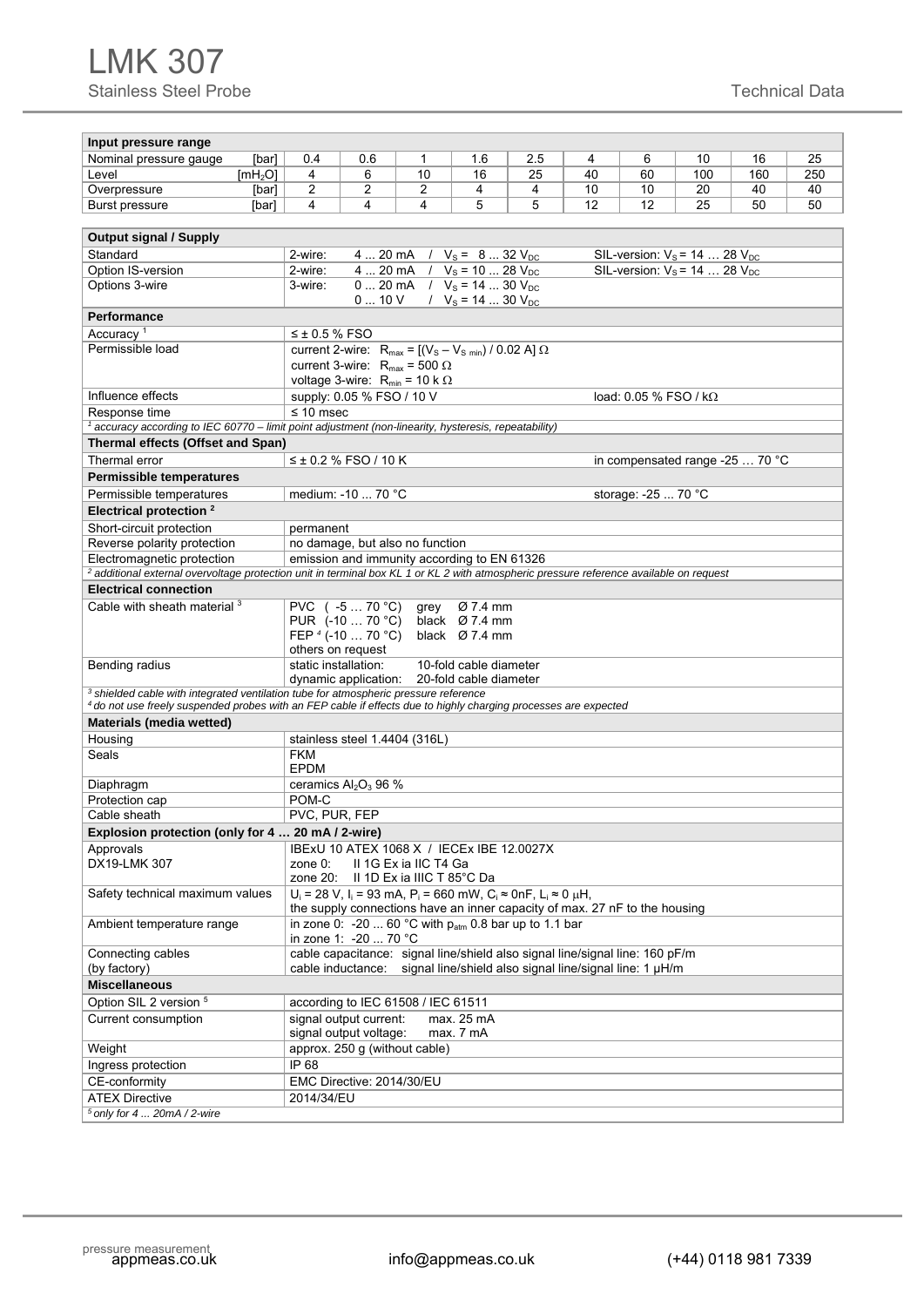

#### Accessories

| <b>Terminal clamp</b>                                   |                                                                          |               |               |  |  |  |  |  |  |  |  |
|---------------------------------------------------------|--------------------------------------------------------------------------|---------------|---------------|--|--|--|--|--|--|--|--|
|                                                         |                                                                          |               |               |  |  |  |  |  |  |  |  |
| <b>Technical data</b>                                   |                                                                          |               |               |  |  |  |  |  |  |  |  |
| Suitable for                                            | all probes with cable $\varnothing$ 5.5  10.5 mm                         |               |               |  |  |  |  |  |  |  |  |
| Material of housing                                     | standard: steel, zinc plated<br>optionally: stainless steel 1.4301 (304) |               |               |  |  |  |  |  |  |  |  |
| Material of clamping jaws<br>and positioning clips      | PA (fibre-glass reinforced)                                              |               |               |  |  |  |  |  |  |  |  |
| Dimensions (mm)                                         | 174 x 45 x 32                                                            |               |               |  |  |  |  |  |  |  |  |
| Hook diameter                                           | 20 mm                                                                    |               |               |  |  |  |  |  |  |  |  |
| <b>Ordering type</b>                                    |                                                                          | Ordering code | Weight        |  |  |  |  |  |  |  |  |
| Terminal clamp, steel, zinc plated                      |                                                                          | Z100528       | approx. 160 g |  |  |  |  |  |  |  |  |
| Terminal clamp, stainless steel 1.4301 (304)<br>Z100527 |                                                                          |               |               |  |  |  |  |  |  |  |  |

*.*